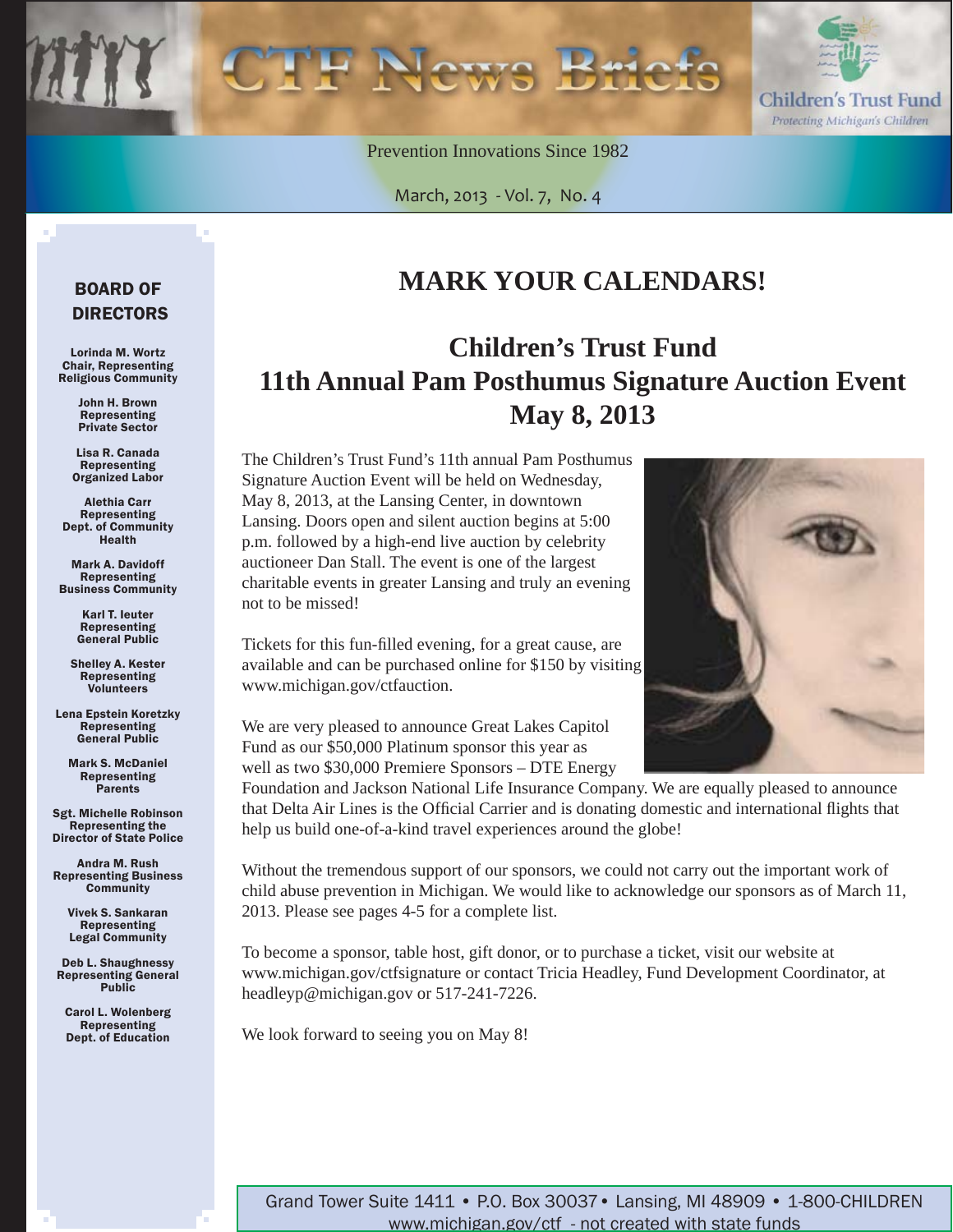# **CTF Board Meetings Set**

The Children's Trust Fund has set Board Meetings for 2013. They will be on April 12, June 18, September 25, and December 9. All meetings will be at 1:30 p.m. at Jackson National Life Insurance's headquarters. Meetings are open to the public. If interested in attending a meeting, please call the Children's Trust Fund at 517-373-4320 for directions and to RSVP.

## **Kappa Delta Sorority Shamrock Event to Support CTF**

The Kappa Delta Sorority at Wayne State University will host its annual bowl-a-thon for Prevent Child Abuse America (PCAA) and the Children's Trust Fund on March 30, 2013. The event will be held at Garden Bowl located at 4120 Woodward Ave, Detroit, MI 48201. The event is from 12 p.m. to 4 p.m. Kappa Delta is selling tickets for the event, both non-bowling and bowling. The cost is \$20 per bowler and includes shoe rental, pizza, pop, and two hours of bowling. Non-bowling tickets include pizza and pop. The event will also include a photo booth, DJ, raffle for prizes and a 50/50 raffle. Additional events will be held during the week leading up to the bowl-a-thon, including a Buffalo Wild Wings fundraiser and a Vera Bradley fundraiser.

All event proceeds will benefit child abuse prevention efforts, with 20% of proceeds going to the national PCAA headquarters and 80% going to the Children's Trust Fund of Michigan. For more information on the bowl-a-thon or other events, please contact Alexis LaClair at 989-529-6020 or er7853@wayne.edu.



# **Thank you for purchasing a Children's Trust Fund Specialty License Plate**

When you purchase a new Children's License Plate at any Michigan Secretary of State office, you will receive it in the new "Pure Michigan" design (see above). You can also use the order form available on the Secretary of State's website: http://www.michigan.gov/documents/orderform\_children\_16202\_7.pdf. If you are purchasing a new car, your dealer can handle the transaction for you.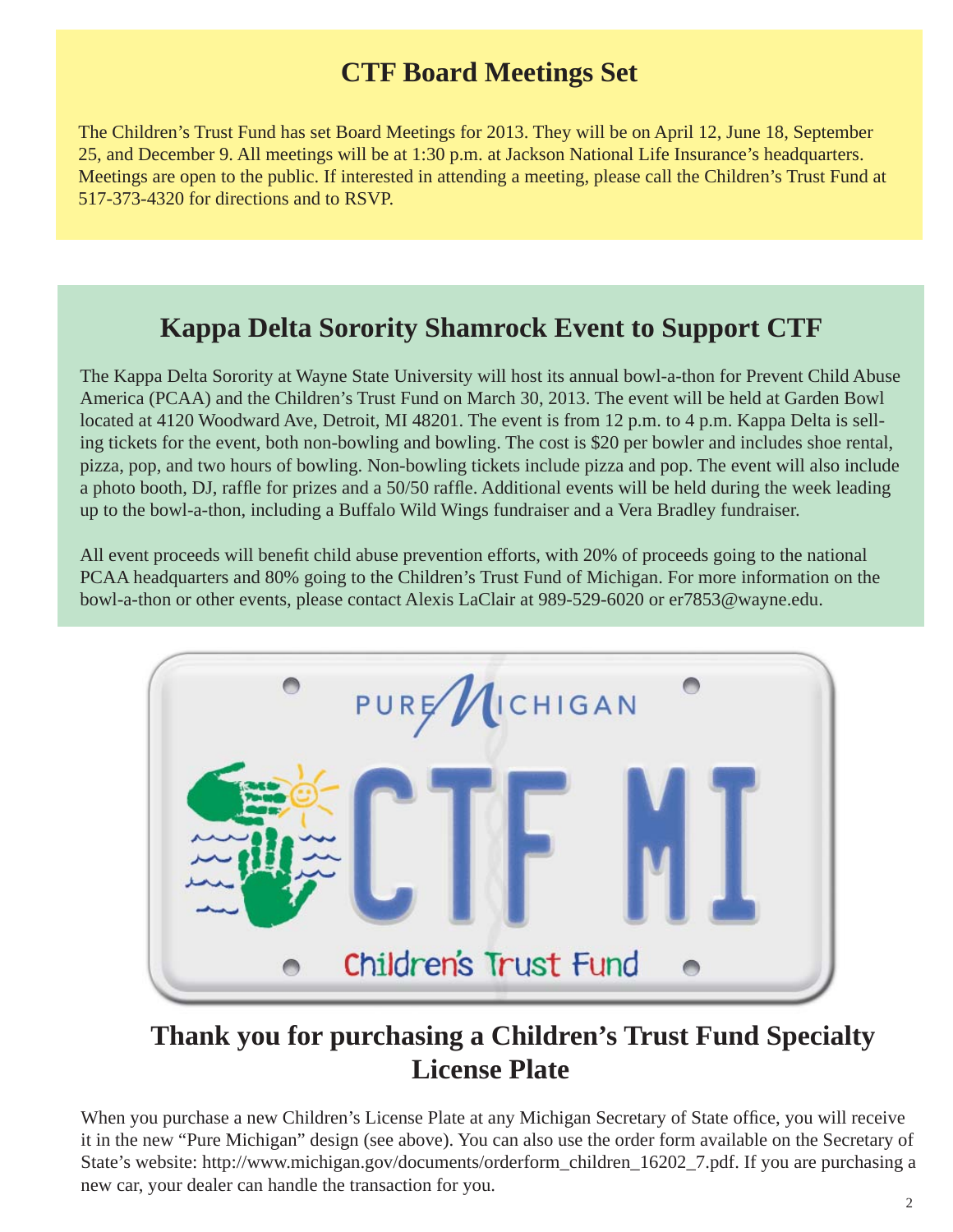# **Child Abuse Prevention Month Prevention Awareness Day**

We are just one month away from CTF's Prevention Awareness Day—a day to recognize Child Abuse Prevention (CAP) Month and to honor all the children and families in our state. This year it will be held on Tuesday, April 16, 2013 at 11:00 a.m. at the Lansing State Capitol steps. This year's Prevention Awareness Day will include a rally, procession, and the "planting" of a pinwheel garden. The rally will consist of notable speakers and entertainment supporting the belief that child abuse and neglect can be prevented. The subsequent procession will walk down Michigan Avenue toward the traffic circle at Michigan and Washington Avenue, where the pinwheel garden will be planted. The pinwheel is the nationally recognized symbol for child abuse and neglect prevention. The theme for this year's CAP Month is once more *The Power of One*. This statewide initiative under the leadership of CTF asserts that the power of one person, one community, one dollar and one action can impact the prevention of child abuse.

To date we have sponsorships from Dean Trailways, Grand Traverse Pie Company, the Lansing Exchange Club, the Lansing Area Black Social Workers, Lansing Community College (LCC), Stan Setas Produce, Absopure Water and others. The Averill Elementary School "Allstars" and LCC's choir will be performing at the event along with notable speakers. DHS Director Maura Corrigan is a confirmed speaker as well as Senators Randy Richardville and Gretchen Whitmer, CTF Board Chair Lori Wortz, a member of the Lansing Exchange Club and others. Media will be invited. A Legislative Education Day (LED) component has been added to Prevention Awareness Day, which will give CTF grantees and other child advocates an opportunity to educate legislators about prevention needs and current programming across the state. See below for information about LED.

CTF invites individuals and/or organizations to participate in this rally event. Please attend the rally and visibly represent your organization, and/or come to educate legislators.

Your participation in Prevention Awareness will provide the following benefits:

• The event will enable you and/or your organization to join with others as a positive presence of support in the belief that child abuse and neglect can and must be prevented.

• Your support of the event reinforces the importance of taking responsibility for championing healthy child development and nurturing environments, key components to the foundation of a thriving society.

• Estimates show that implementing effective policies and strategies to prevent child abuse and neglect can save taxpayers the costs of \$124 billion annually.

## **Legislative Education Day (LED)**

Please join the Children's Trust Fund on Tuesday, April 16, for the Legislative Education Day (LED) component of Prevention Awareness Day. Informing legislators about local concerns and communicating about the significant work being done can positively impact child abuse prevention work in Michigan. To register for LED please complete the requested information at the following link, http://www.surveymonkey.com/s/LegislativeEdDayRegistration2013. Participants are expected to make their own appointments with legislators. To find a particular state representative or senator, go to the following link, http:// www.legislature.mi.gov/documents/Publications/2013-2014FirstGlance.pdf.

To help you prepare for visiting a legislator, CTF will sponsor a Webinar learning session on Tuesday, April 9, at 10:00 a.m. Michele Corey of Michigan's Children will conduct this training. To register for the Webinar portion of this session, please go to https://www3.gotomeeting.com/register/120364718. The audio portion will utilize the CTF conference line, 877-336-1828, access code 8088351. Registrants will receive updates prior to April 16.

Feel free to contact Emily Schuster-Wachsberger (wachsbergere@michigan.gov, 517-335-0671) with any questions on Prevention Awareness Day, Legislative Education Day, or donation inquiries. To donate for this event make checks out to "MAUW" and be sure to write "CTF PrAD Event" on the note line of the check. Please send to 330 Marshall Street, #211, Lansing, MI 48912. To donate with a bank card please contact CTF at 517-373-4320.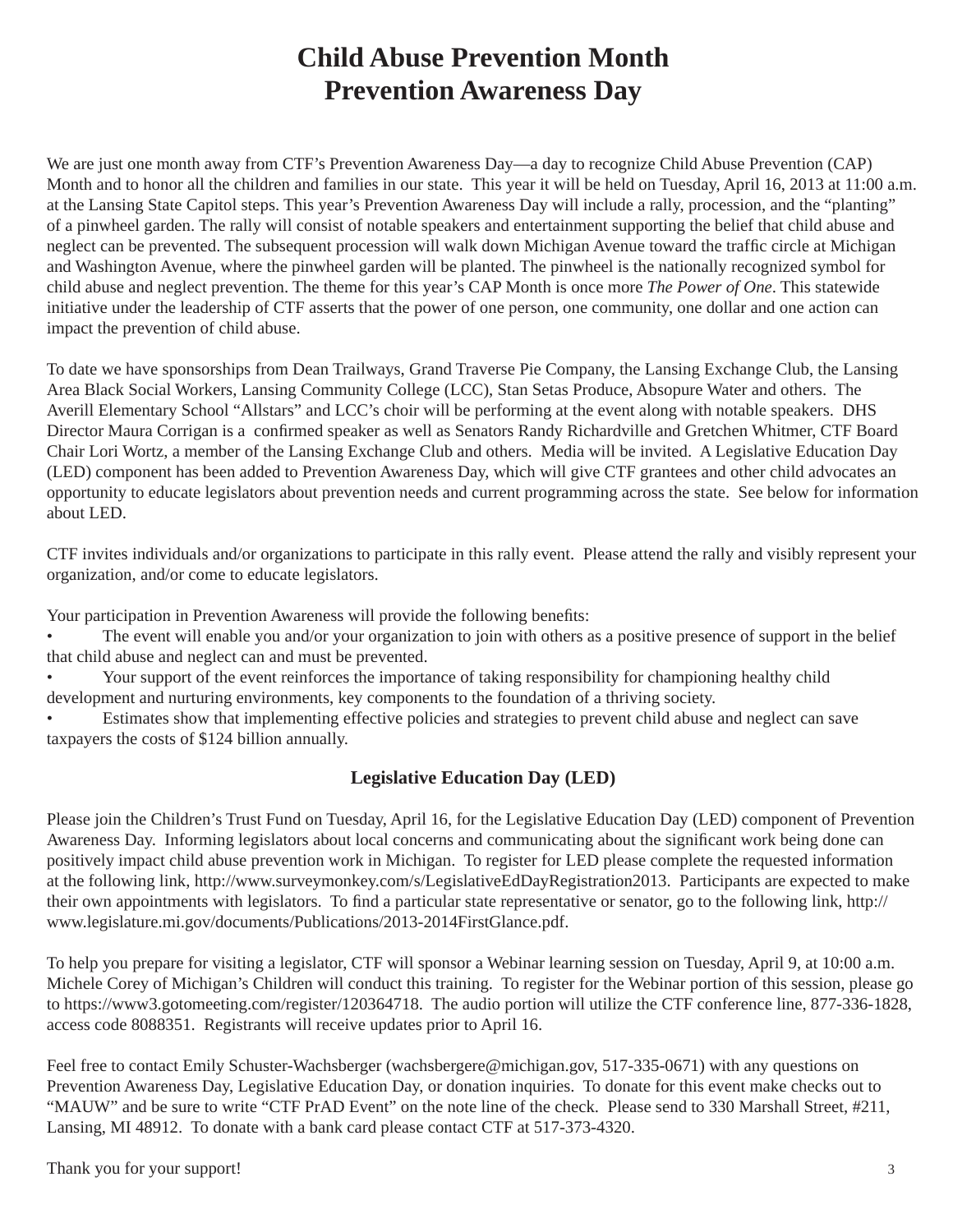Pain Posthumus Signature Auction Event

Wednesday, May 8, 2013

We Gratefully Acknowledge the Support of Our 2013 Sponsors: As of March 11, 2013

 $$50,000$ 

**Platinum Sponsors** 



\_\_\_\_\_\_\_\_\_\_ \$30,000 \_\_\_\_\_\_\_\_\_\_

**Premiere Sponsors** 







\_\_\_\_\_\_\_\_\_\_ \$20,000 \_\_\_\_\_\_\_\_\_\_

**Signature Sponsors** 



\_\_\_\_\_\_\_\_ **Official Carrier** \_\_\_\_\_\_\_\_

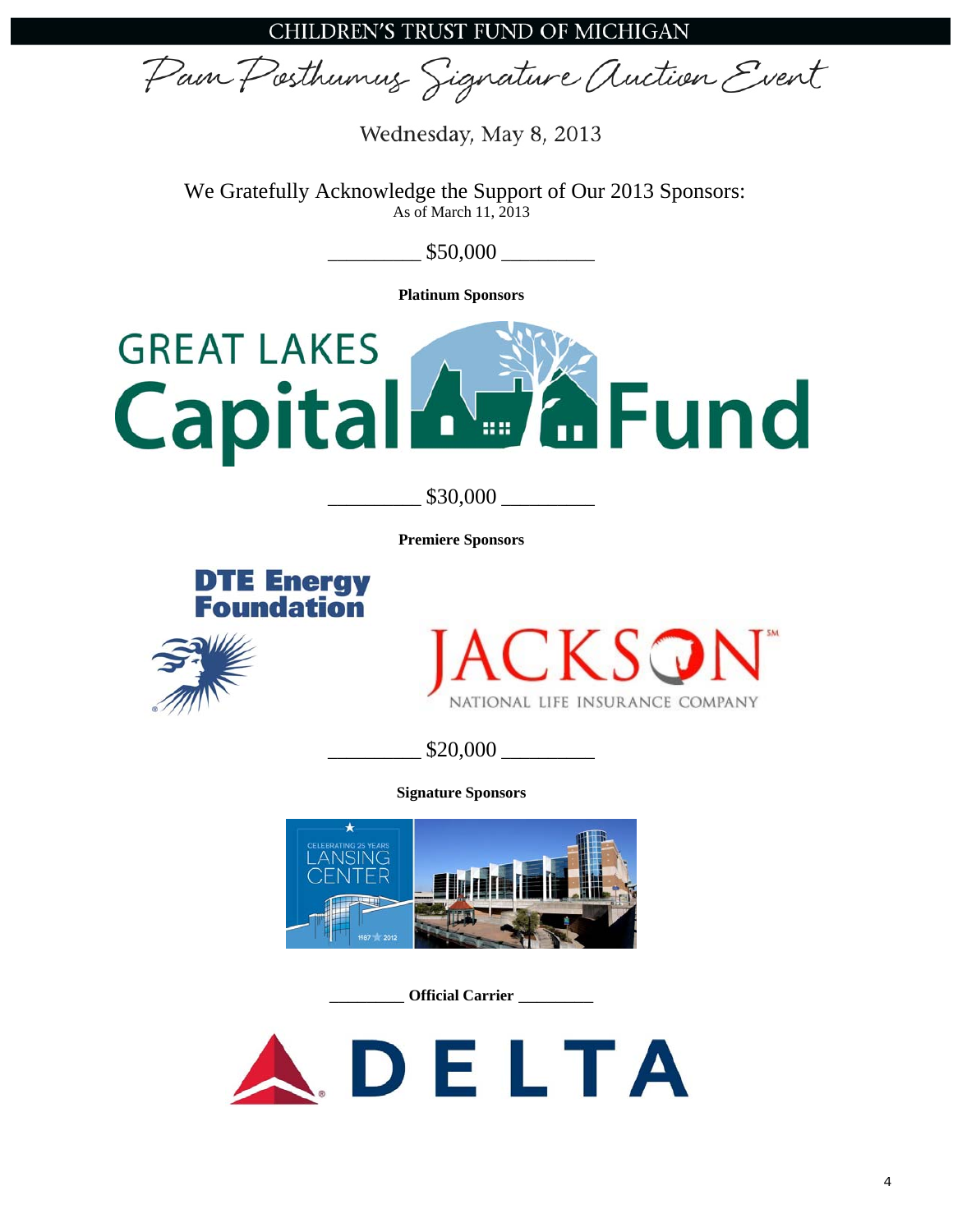Pain Posthumus Signature Auction Event

Wednesday, May 8, 2013

We Gratefully Acknowledge the Support of Our 2013 Sponsors: As of March 11, 2013

**Marquee Sponsors (\$10,000)** \_\_\_\_\_

Meijer

\_\_\_\_\_\_\_\_ **Headline Sponsors (\$5,000)** \_\_\_\_\_\_\_\_

Alliance of Automobile Manufacturers Blue Cross Blue Shield of Michigan Deloitte ITC Holdings Corporation Michigan Health & Hospital Association Petal & Forrest Walmart

**\_\_\_\_\_\_\_\_\_\_ Title Sponsors (\$2,500) \_\_\_\_\_\_\_\_\_\_** 

Michigan Credit Union League Public Affairs Associates, Inc. Senate Majority Leader Randy Richardville

**\_\_\_\_\_\_\_\_\_\_ Spotlight Sponsors (\$1,500) \_\_\_\_\_\_\_\_\_\_** 

Dick & BethAnn Posthumus & Family Michigan Education Special Services Association Spectrum Health

**\_\_\_\_\_\_\_\_\_\_ Table Host (\$1,200) \_\_\_\_\_\_\_\_\_\_** 

Department of Human Services Dewpoint Director John Nixo, DTMB Michael Foley & Ann Routt/Matthew & Sharon Augustine Representative Frank Foster & Senator Arlan Meekhof Sterling Corporation WWP Strategies

**\_\_\_\_\_\_\_\_\_\_ Banner Sponsors (\$1,000) \_\_\_\_\_\_\_\_\_\_** 

Auto-Owners Insurance MSU Federal Credit Union Plante Moran

**\_\_\_\_\_\_\_\_\_\_ Autograph Sponsors (\$500) \_\_\_\_\_\_\_\_\_\_** 

Bill and Cynthia Schuette Edge Partnerships Oakland University The Craft Agency, Inc.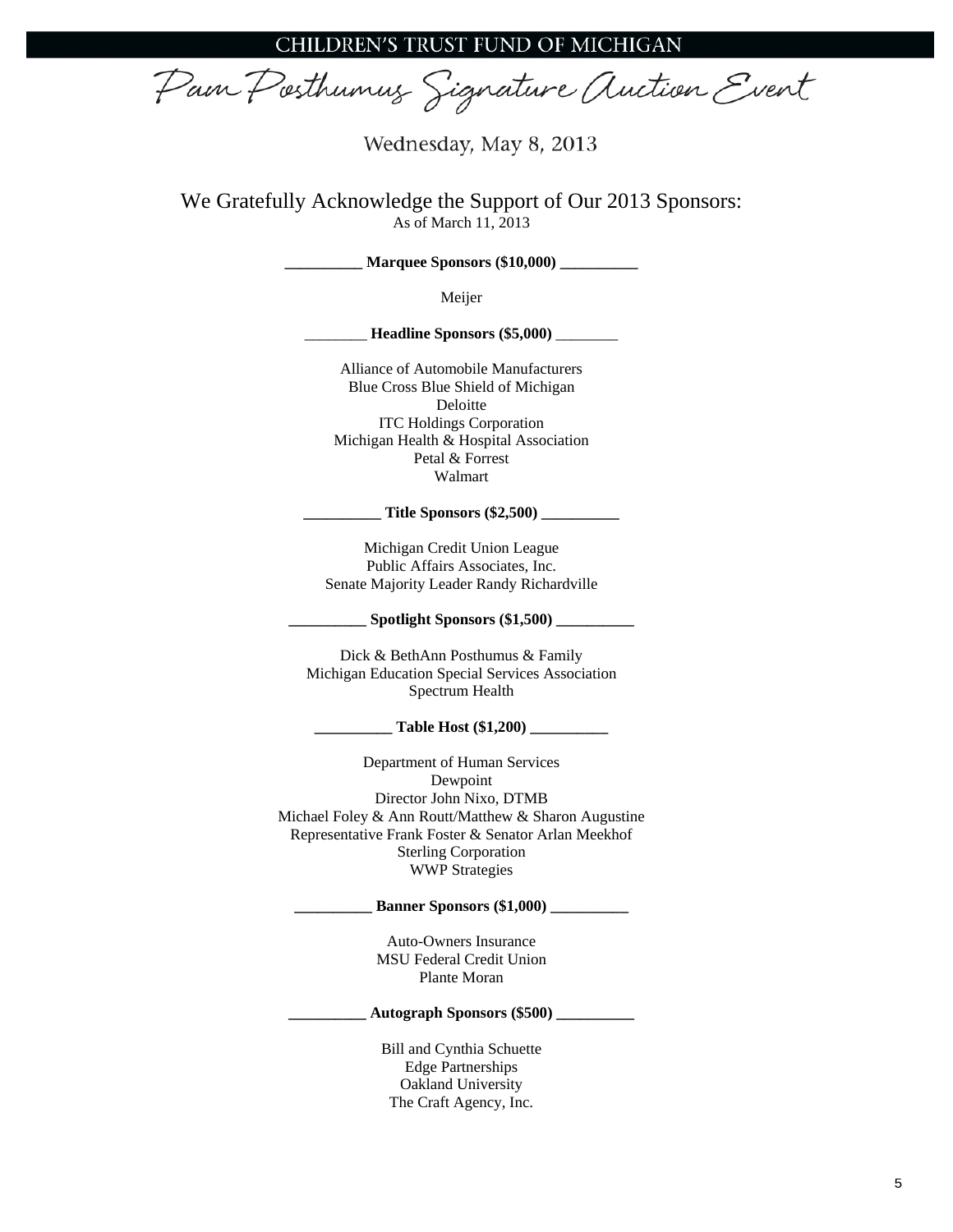CHILDREN'S TRUST FUND OF MICHIGAN

Pam Posthumus Signature Auction Event

Wednesday, May 8, 2013

## **Ways You Can Support the Children's Trust Fund Pam Posthumus Signature Auction Event**

| My Company or I would like to become a sponsor:<br>Platinum Sponsor (\$50,000)<br>Twenty Four (24) Complimentary Tickets<br>Premiere Sponsor (\$30,000)<br>Eighteen (18) Complimentary Tickets<br>Official Sponsor (\$25,000)<br><b>Sixteen (16) Complimentary Tickets</b><br>Signature Sponsor (\$20,000)<br><b>Sixteen (16) Complimentary Tickets</b><br>___ Marquee Sponsor (\$10,000)<br><b>Eight (8) Complimentary Tickets</b><br>Prestige Sponsor (\$7,500)<br><b>Eight (8) Complimentary Tickets</b><br>Headline Sponsor (\$5,000)<br><b>Eight (8) Complimentary Tickets</b><br>___ Title Sponsor (\$2,500)<br>Six (6) Complimentary Tickets<br>Spotlight Sponsor (\$1,500)<br><b>Five (5) Complimentary Tickets</b><br>Banner Sponsor (\$1,000)<br>Four (4) Complimentary Tickets<br>Autograph Sponsor (\$500)<br>Two (2) Complimentary Tickets<br>For more information on sponsor opportunities<br>please go to: www.michigan.gov/ctfsignature | My Company or I would like to donate a Live<br><b>Auction item:</b><br>I would like to donate an item for the auction<br>Donation:<br>I/We would like to host a table for eight (8) to attend<br>the event:<br>Please reserve _______ table at \$1,200 each<br>I/We would like to purchase a ticket to attend the<br>event:<br>$\vert$ $\vert$<br>Please reserve _______ tickets at \$150 each<br>I/We cannot not attend, but would like to make a<br>Tax-deductible donation in the amount of<br>$\frac{1}{\sqrt{1-\frac{1}{2}}}\frac{1}{\sqrt{1-\frac{1}{2}}}\frac{1}{\sqrt{1-\frac{1}{2}}}\frac{1}{\sqrt{1-\frac{1}{2}}}\frac{1}{\sqrt{1-\frac{1}{2}}}\frac{1}{\sqrt{1-\frac{1}{2}}}\frac{1}{\sqrt{1-\frac{1}{2}}}\frac{1}{\sqrt{1-\frac{1}{2}}}\frac{1}{\sqrt{1-\frac{1}{2}}}\frac{1}{\sqrt{1-\frac{1}{2}}}\frac{1}{\sqrt{1-\frac{1}{2}}}\frac{1}{\sqrt{1-\frac{1}{2}}}\frac{1}{\sqrt{1-\frac{1}{2}}}\frac{1}{\sqrt{1-\frac{$<br>CTF Tax Exempt #38-6000134 |
|---------------------------------------------------------------------------------------------------------------------------------------------------------------------------------------------------------------------------------------------------------------------------------------------------------------------------------------------------------------------------------------------------------------------------------------------------------------------------------------------------------------------------------------------------------------------------------------------------------------------------------------------------------------------------------------------------------------------------------------------------------------------------------------------------------------------------------------------------------------------------------------------------------------------------------------------------------|-----------------------------------------------------------------------------------------------------------------------------------------------------------------------------------------------------------------------------------------------------------------------------------------------------------------------------------------------------------------------------------------------------------------------------------------------------------------------------------------------------------------------------------------------------------------------------------------------------------------------------------------------------------------------------------------------------------------------------------------------------------------------------------------------------------------------------------------------------------------------------------------------------------------------------------------------------------------|
|                                                                                                                                                                                                                                                                                                                                                                                                                                                                                                                                                                                                                                                                                                                                                                                                                                                                                                                                                         |                                                                                                                                                                                                                                                                                                                                                                                                                                                                                                                                                                                                                                                                                                                                                                                                                                                                                                                                                                 |
|                                                                                                                                                                                                                                                                                                                                                                                                                                                                                                                                                                                                                                                                                                                                                                                                                                                                                                                                                         | Address: _________________________________City: __________________State: __________Zip: ______________________                                                                                                                                                                                                                                                                                                                                                                                                                                                                                                                                                                                                                                                                                                                                                                                                                                                  |
|                                                                                                                                                                                                                                                                                                                                                                                                                                                                                                                                                                                                                                                                                                                                                                                                                                                                                                                                                         |                                                                                                                                                                                                                                                                                                                                                                                                                                                                                                                                                                                                                                                                                                                                                                                                                                                                                                                                                                 |
| $\perp$ Check enclosed (payable to CTF) $\quad \Box$ Please Invoice                                                                                                                                                                                                                                                                                                                                                                                                                                                                                                                                                                                                                                                                                                                                                                                                                                                                                     | $\Box$ Charge my credit card: (AMX not accepted)                                                                                                                                                                                                                                                                                                                                                                                                                                                                                                                                                                                                                                                                                                                                                                                                                                                                                                                |
|                                                                                                                                                                                                                                                                                                                                                                                                                                                                                                                                                                                                                                                                                                                                                                                                                                                                                                                                                         |                                                                                                                                                                                                                                                                                                                                                                                                                                                                                                                                                                                                                                                                                                                                                                                                                                                                                                                                                                 |
|                                                                                                                                                                                                                                                                                                                                                                                                                                                                                                                                                                                                                                                                                                                                                                                                                                                                                                                                                         |                                                                                                                                                                                                                                                                                                                                                                                                                                                                                                                                                                                                                                                                                                                                                                                                                                                                                                                                                                 |
| Mail completed form to: Children's Trust Fund, P.O. Box 30037, Lansing, MI 48909 or fax: (517) 241-7038                                                                                                                                                                                                                                                                                                                                                                                                                                                                                                                                                                                                                                                                                                                                                                                                                                                 |                                                                                                                                                                                                                                                                                                                                                                                                                                                                                                                                                                                                                                                                                                                                                                                                                                                                                                                                                                 |
| For additional information contact Tricia Headley, CTF Fund Development Coordinator at<br>(517) 241-7226 or headleyp@michigan.gov                                                                                                                                                                                                                                                                                                                                                                                                                                                                                                                                                                                                                                                                                                                                                                                                                       |                                                                                                                                                                                                                                                                                                                                                                                                                                                                                                                                                                                                                                                                                                                                                                                                                                                                                                                                                                 |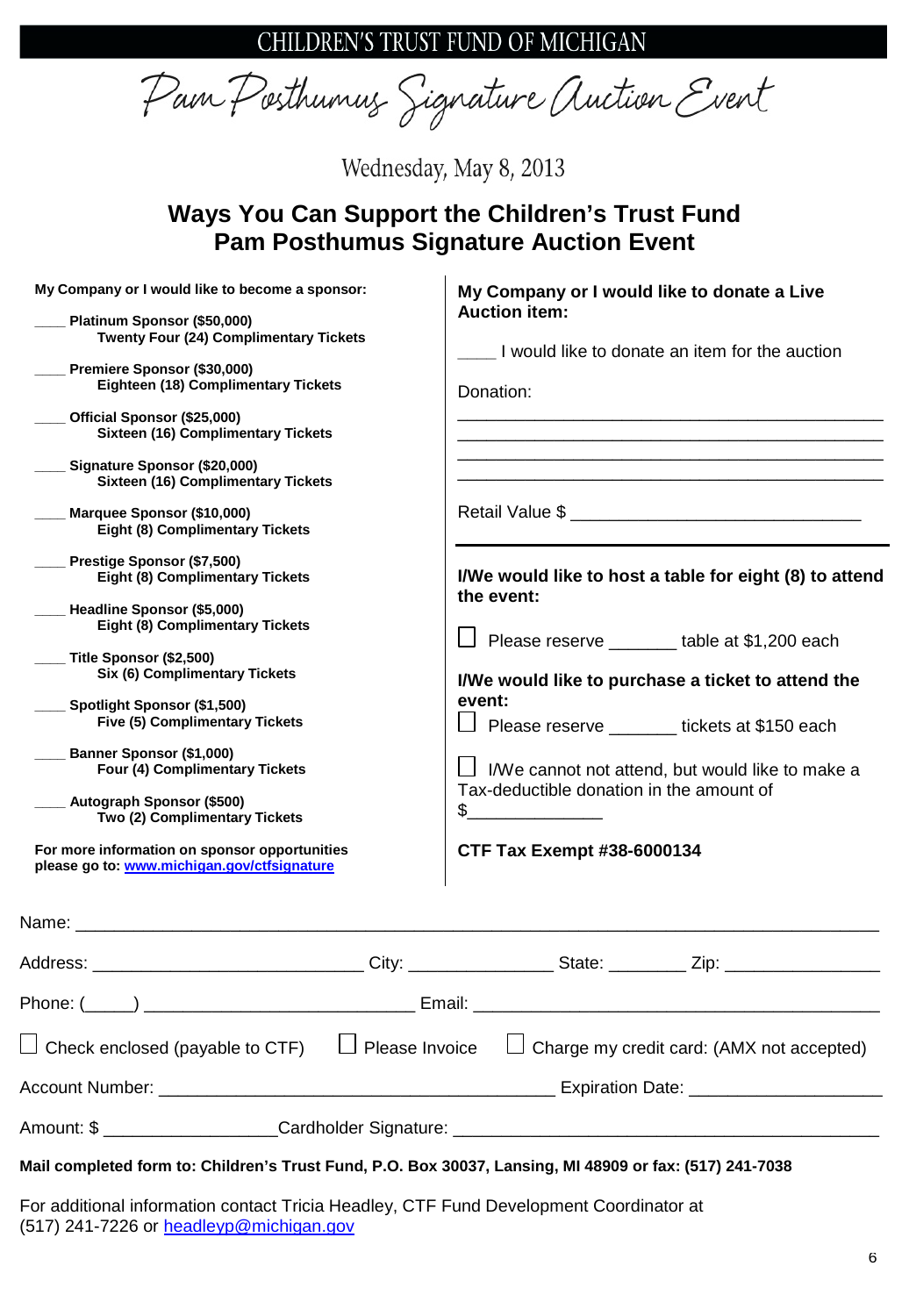## **Welcome CTF Interns**

**Alaina Baker:** Alaina is a Bachelor of Social Work major at Wayne State University School of Social Work. She grew up in Owosso, MI and moved to Lansing in 2004. She received her Associates of Arts in Psychology from Lansing Community College from which she transferred to Wayne State to pursue her BSW degree. At CTF Alaina is assisting with the statewide Direct Services program activities, under the supervision of Sylvia Brown-Jones, LMSW as well as facilitating group sessions for the local ICHANGE (Initiating Communities Helping Area Neighborhoods Gain Empowerment) program, with a strength-based approach to promoting positive youth development at the Letts Community Center.

Alaina shared these words regarding her field placement: "I am excited for the opportunity to work on the macro, mezzo and micro levels of social work; with organizations, neighborhoods and groups, and see how they function as a whole. I am also excited to be working with the ICHANGE youth and Letts Community Center staff." Alaina will be interning at CTF through April 2013 and will graduate from Wayne State in May.

**Taylor Zerby:** Taylor is a sophomore at Central Michigan University. She is working towards a Bachelor's degree of Liberal and Fine Arts with majors in International Security and Conflict Resolution and History, with a minor in French. Upon receiving her degree, she hopes to join the Peace Corps then pursue a career in non-profi t administration within developing nations. For this semester, she is assisting the Children's Trust Fund with the coordination of the Prevention Awareness Day event in recognition of Child Abuse Prevention Month.

## **Statewide April Pinwheel Gardens**

Last year over 55 CTF Local Councils planted pinwheel gardens during Child Abuse Prevention Month. This year CTF is once more calling upon all Local Councils across the state to participate in the annual planting of a pinwheel garden on April 1, 2013 and throughout the month of April.

The Prevent Child Abuse America (PCA) *Pinwheels for Prevention* campaign is an effort to change the way our state and nation think about prevention. It focuses on community activities and public policies that prioritize prevention right from the start to make sure child abuse and neglect never occur. It's simple really. The actions we take to promote healthy child development are the very actions that help to prevent child abuse and neglect, like parent-child interaction, reading and constructive play. Healthy child development starts a chain of events that follow a child into adulthood leading to a more educated and productive workforce, which is good for community and economic development. At a time when we all care about the economy, it just makes "cents" to spend more time learning how stable, nurturing relationships influence a child's developing brain and provide a foundation for all future development.

Many local councils are increasingly utilizing the pinwheels in a number of ways, including the following: as a means to spread awareness and educate the public about child abuse and neglect prevention; and as a fundraising opportunity, with the funds collected contributing to vital prevention programming.



# **Direct Services DS News and Announcements:**

• The Direct Service Orientation for new grantees will be held on Tuesday, March 19, 2013, from 9:30  $am - 4:30$  pm, Office of Workforce Development and Training Center, 7109 W. Saginaw Hwy, Lansing, MI 48917. The training will be held on the 3rd floor in Conference Room 3-1. The final agenda will be mailed out by March 15.

### **DS EGrAMS Reports:**

• The mid-year work plan report is due April 20. The quarterly program register report and expenditure report are also due April 20.

• A FY2013 Year-end Outcomes Report Template is being developed. A draft has been distributed to all direct service grantees. Please provide any feedback or suggestions to Sylvia Brown Jones. More information on this year-end report will be provided this summer.